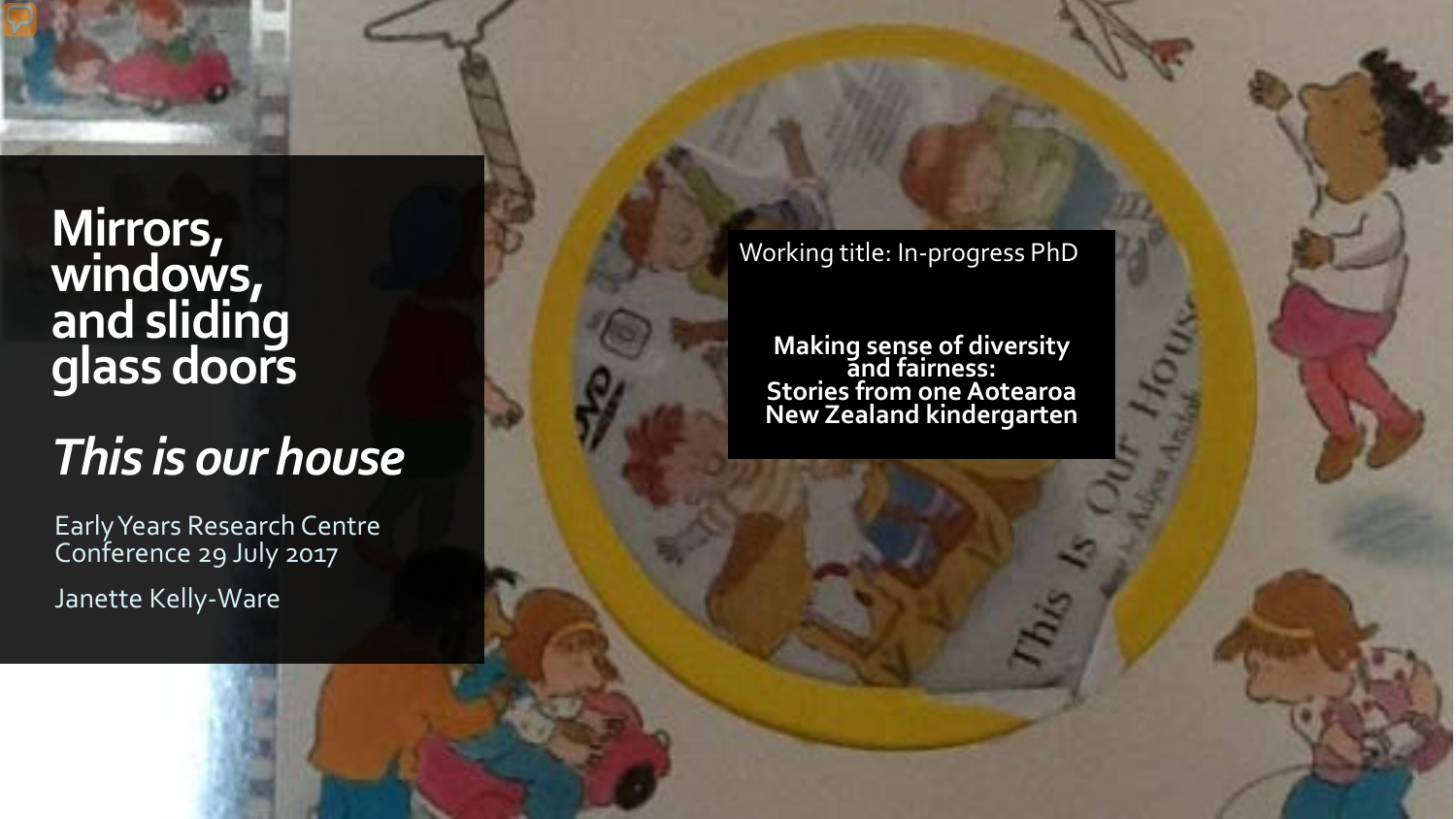

## **Research questions**

How do young children express their working theories about diversity in the social world?

How do teachers provoke and respond to children's working theories about the social world?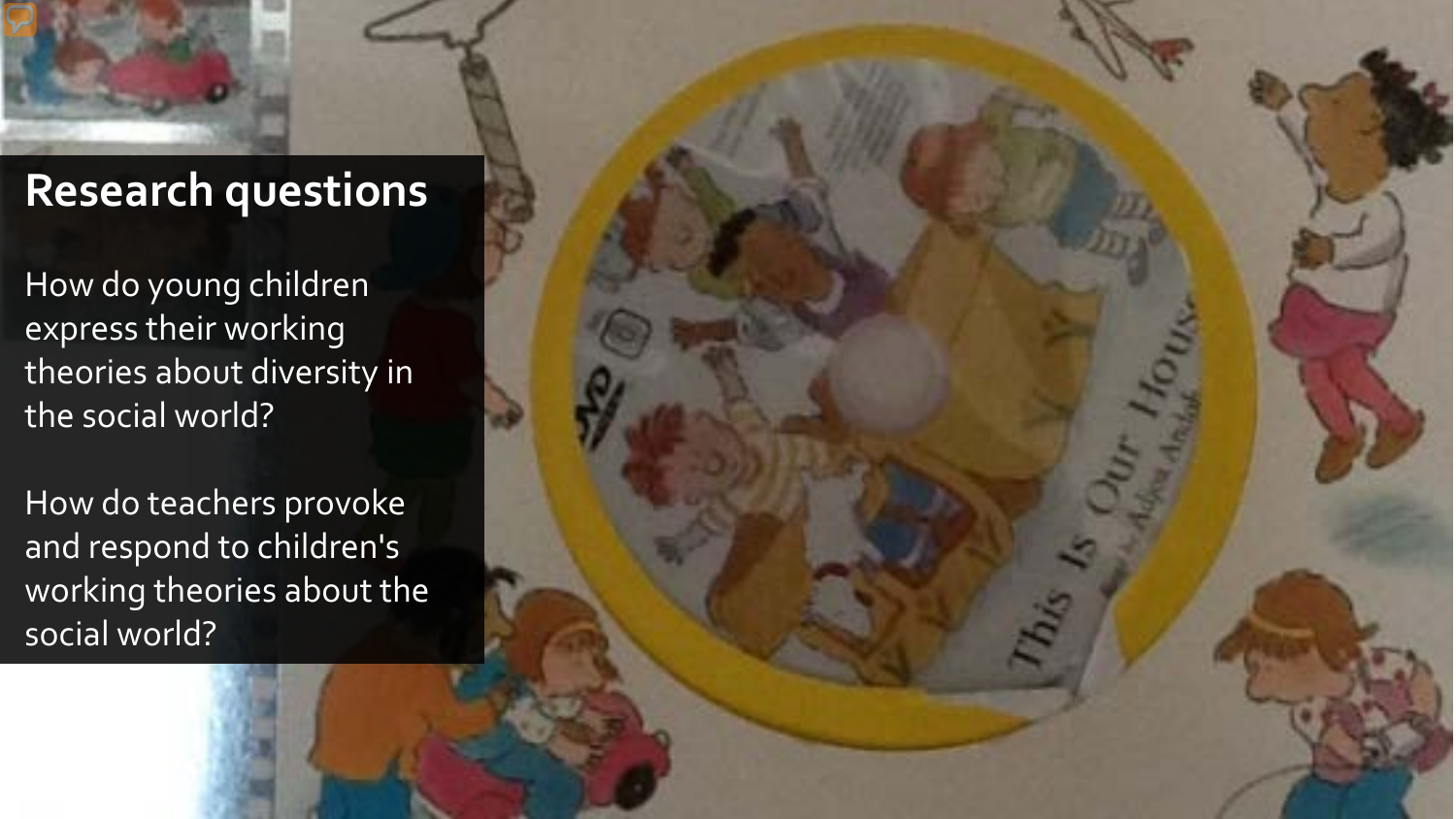## **Analysis framework**

Working theories, dominant discourses, troubling taken-forgranted (perceived) norms and assumptions, multiple readings possible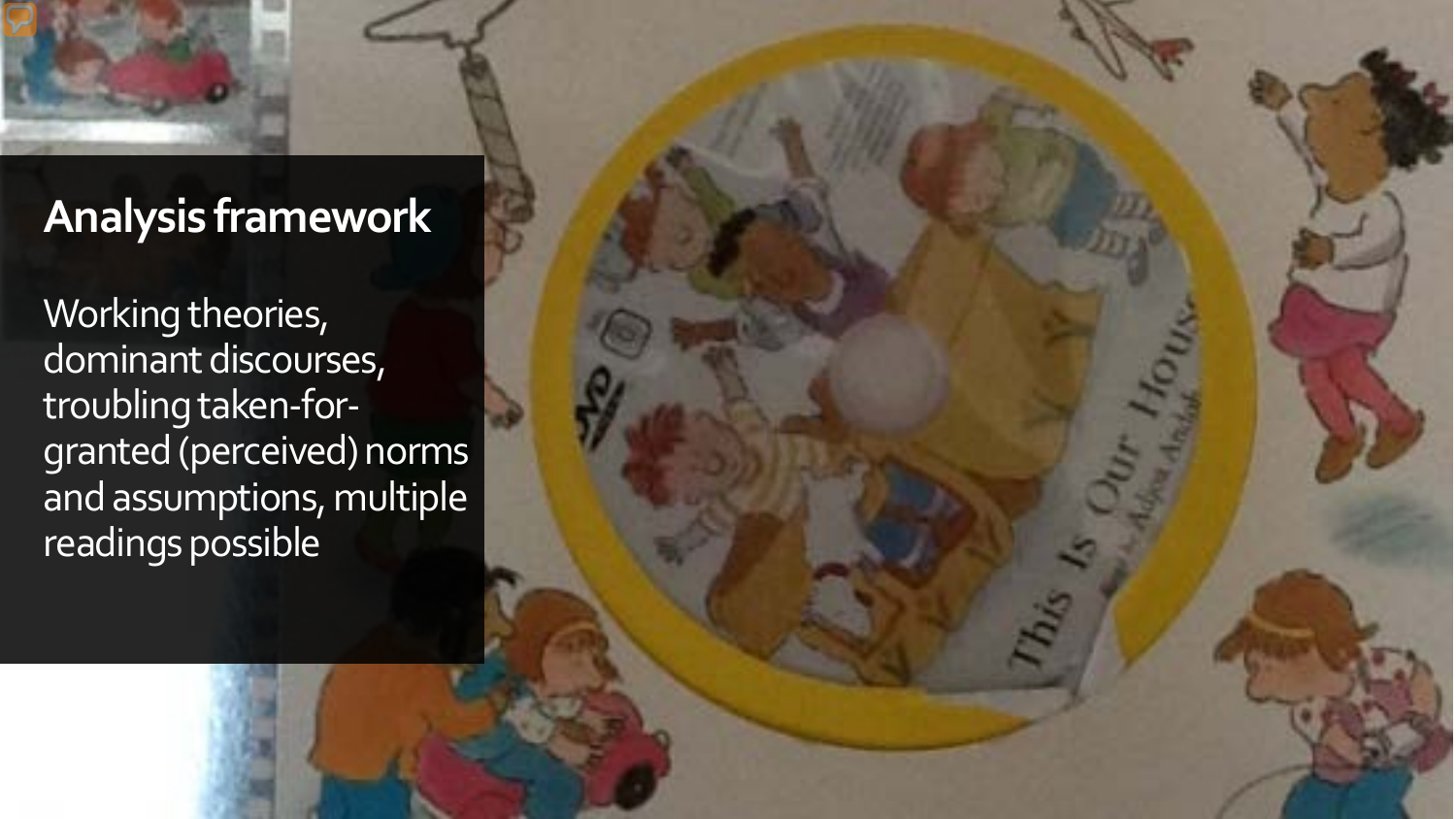

## **Contribution**

Expectation that young children will learn about being citizens in diverse and democratic communities in ECE settings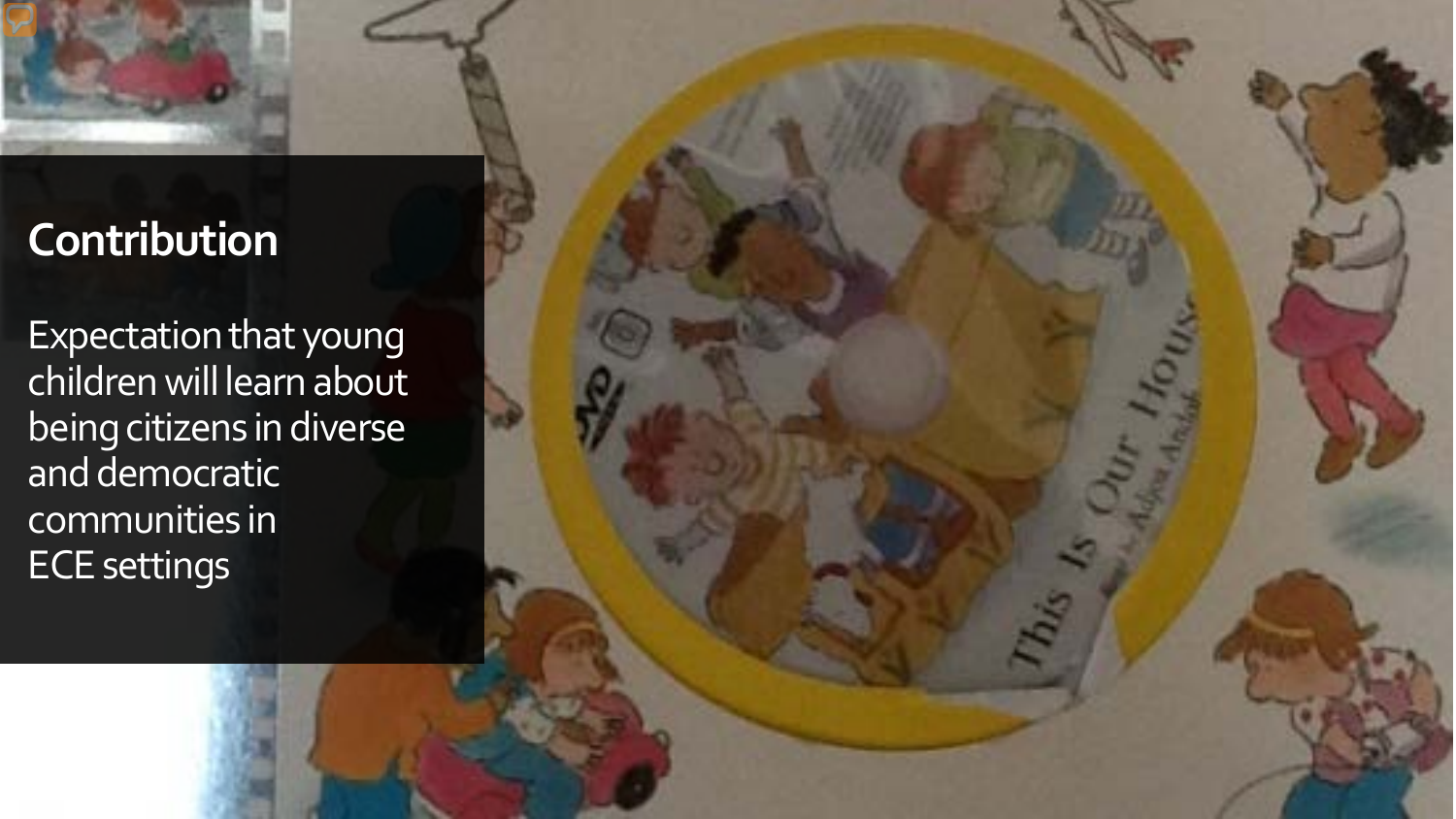

# **Picturebooks**

Pedagogical tools such as picturebooks can act as "mirrors, windows and sliding glass doors" (Bishop, 1990) into young children's lives and their thinking.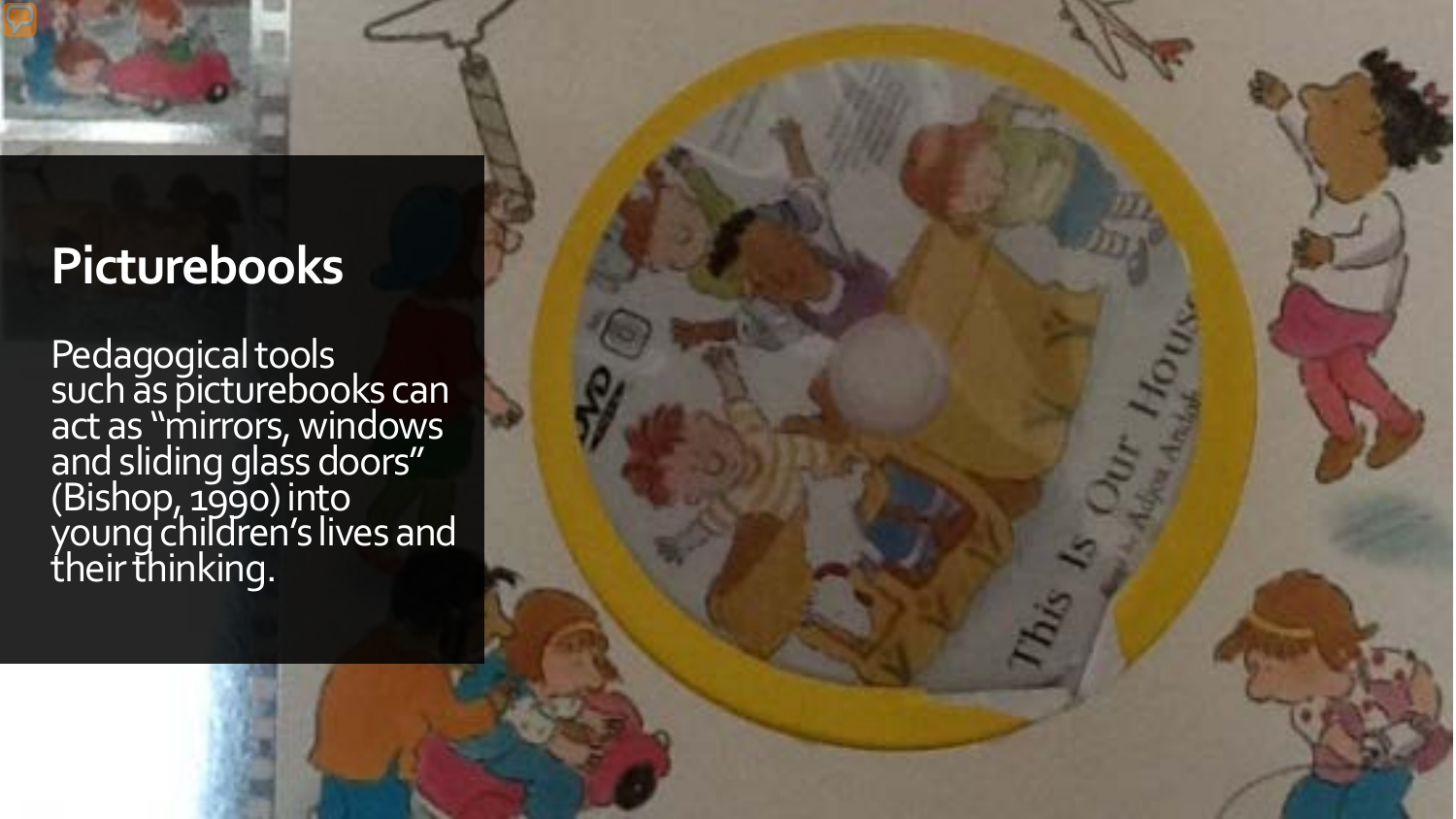

# *This is our House* (Rosen & Graham, 1996)

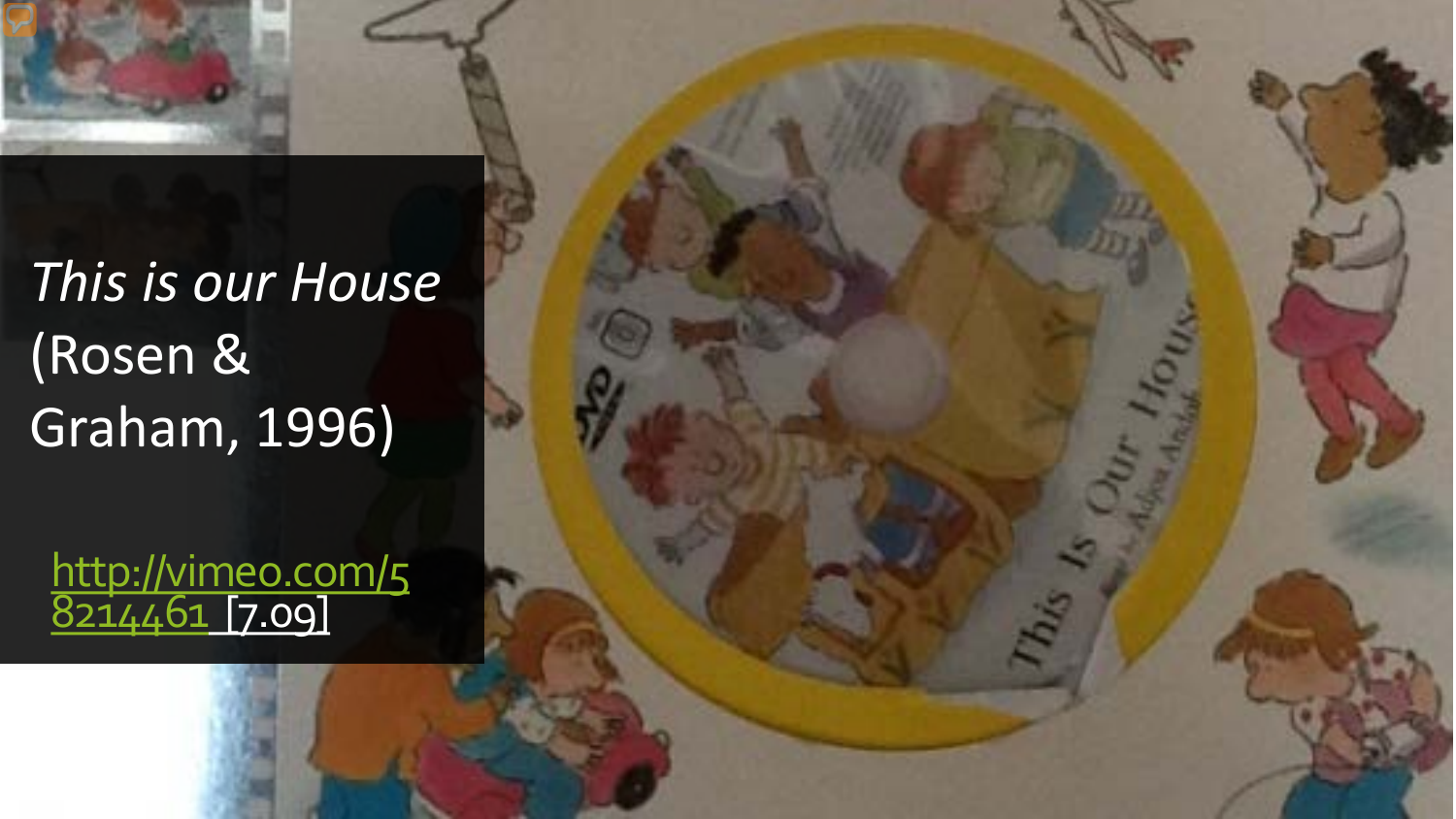#### LEARNING STORY This house belongs to everyone Written by Janette (from University of Waikato) 28 May 2014 (Pseudonyms used)

Today at the end-of-session mat time Grace read a children's picture book called '*This is our house'*. **Gabriel, I suspect that you had not heard** this story before, as you are a new boy at Beech Kindergarten. You listened intently and ...

When Grace read the line in the story that goes: "This house isn't for people with glasses", I heard you gasp and say in a firm voice "Ohhhh, that's me, that's me." You realised that you would be excluded if you were playing that game. George, the boy with the red hair would not let you play in the house.  $\mathsf{I}$ saw you touch your face and the glasses that you wear. The other teachers and I observed how upset you were by this part of the story. We thought that you were nearly going to cry.

And then you looked over at your mum who was near the edge of the mat and she had glasses on too, just like you. You seemed to be silently saying 'Would they do that to me? That's not fair!" Your mum gave you a reassuring look. And then you said "I'm gonna get angry at that boy". Grace stopped reading and talked to you about your feelings and the reason behind them.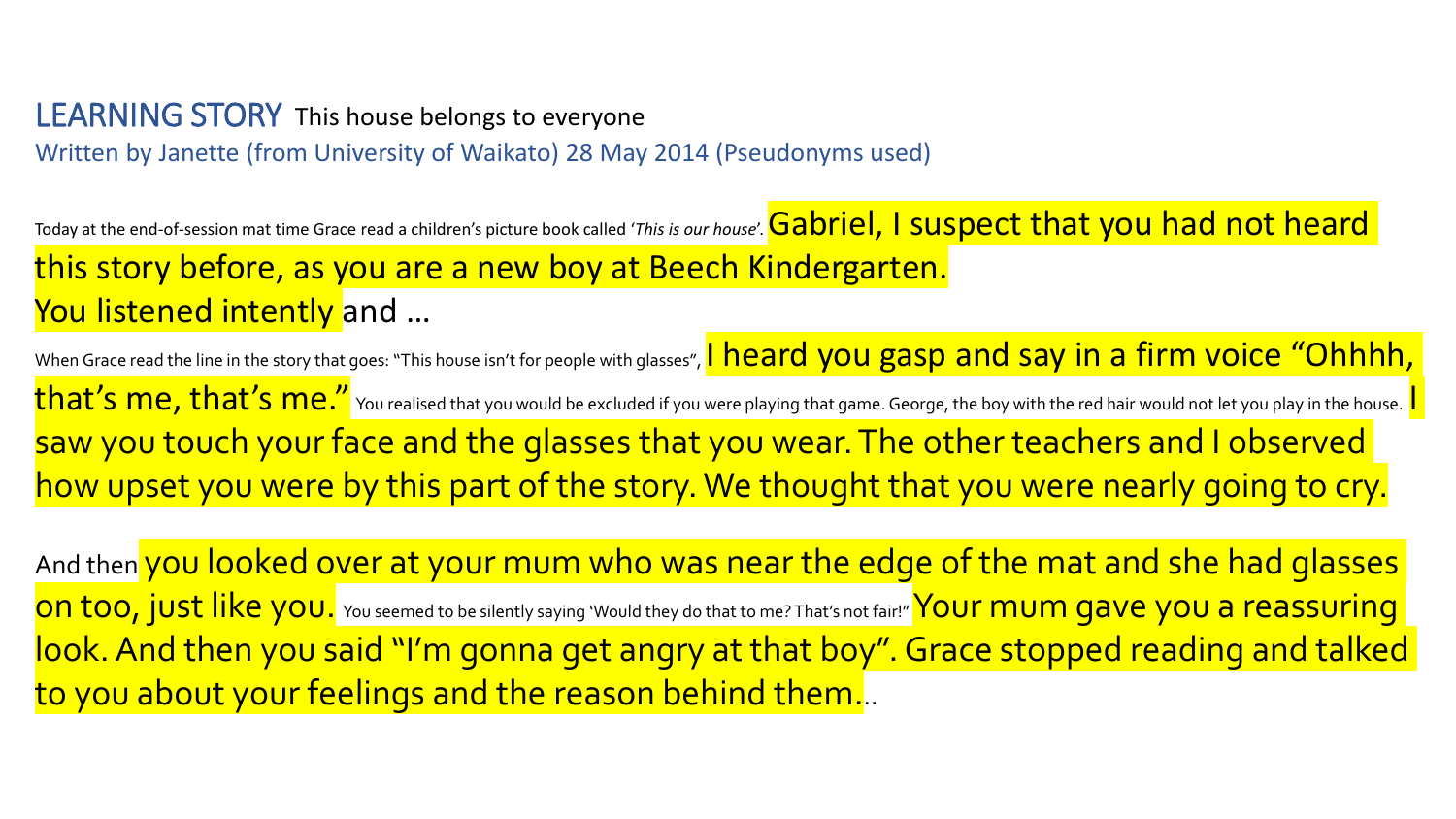#### WHAT LEARNING IS HAPPENING HERE?

Gabriel, you are clearly developing ongoing working theories about the social world. You were able to identify your own emotional response to the discriminatory behaviour in the story.

You confidently expressed your anger as you put yourself in the shoes of the child(ren) being excluded because they wear glasses, like you do. In your eyes, this was an injustice that demanded a response (just like the children in the story).

You have an understanding of some early concepts of the value of appreciating diversity and fairness. You also have an ability to take another's point of view and to empathise with others – the child in the story who wore glasses.

Gabriel, at Beech Kindergarten, and at home too, I expect that you will learn more about standing up for yourself and others. You will get to practise responding appropriately if you are being excluded in play, or if someone is hurting you, or hurting your feelings. The teachers, other adults, and other children can help.

Maybe your family, especially your mother who was at the kindergarten on the day you heard the story *This is our house*, could add more details to Learning Story about how you are making sense of the world in relation to 'fairness' and 'justice' these days.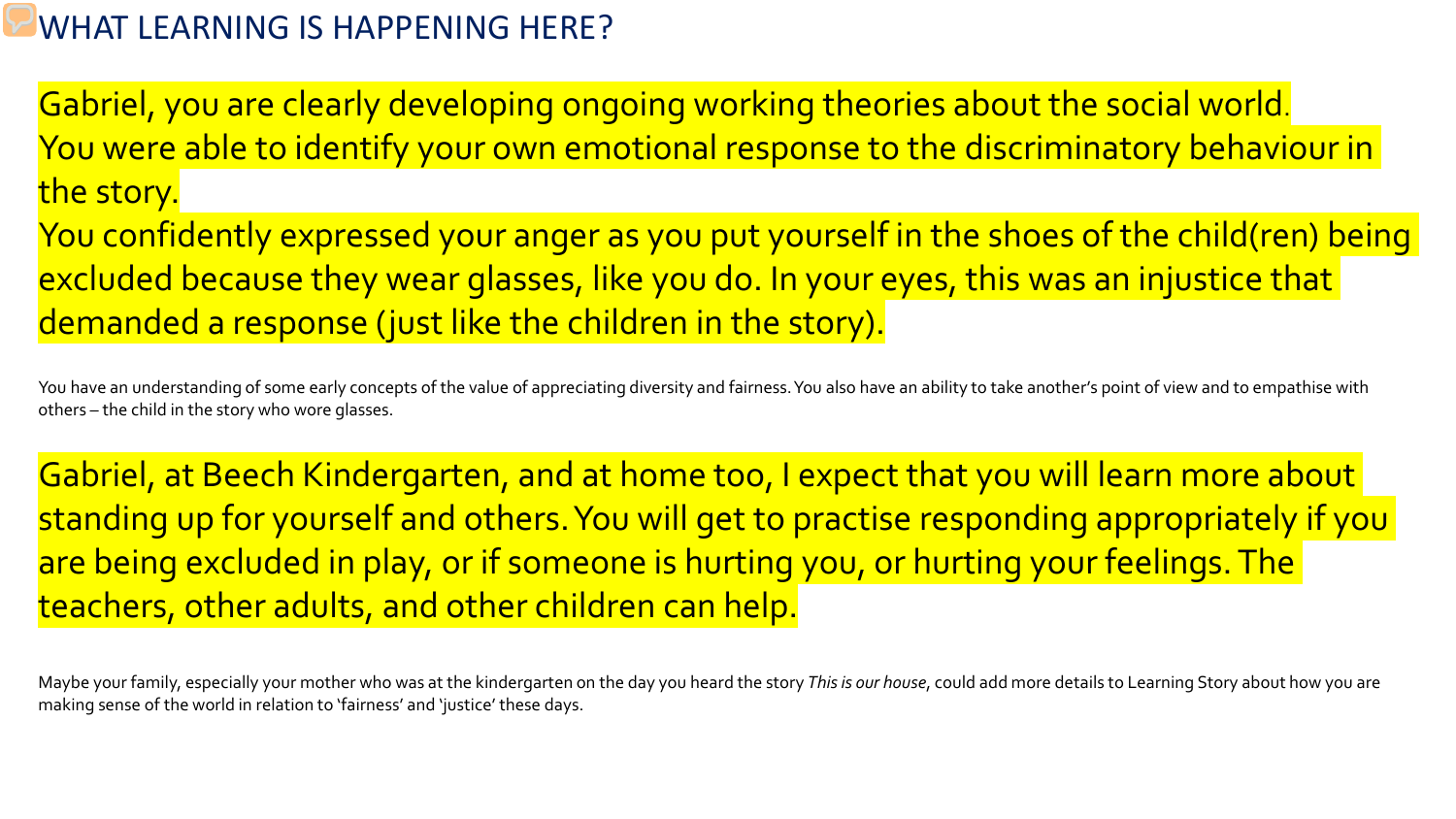

Next, Jack stood up and turned to the audience of parents who had arrived to pick up their children and emphatically announced, *My hair is orange not red!*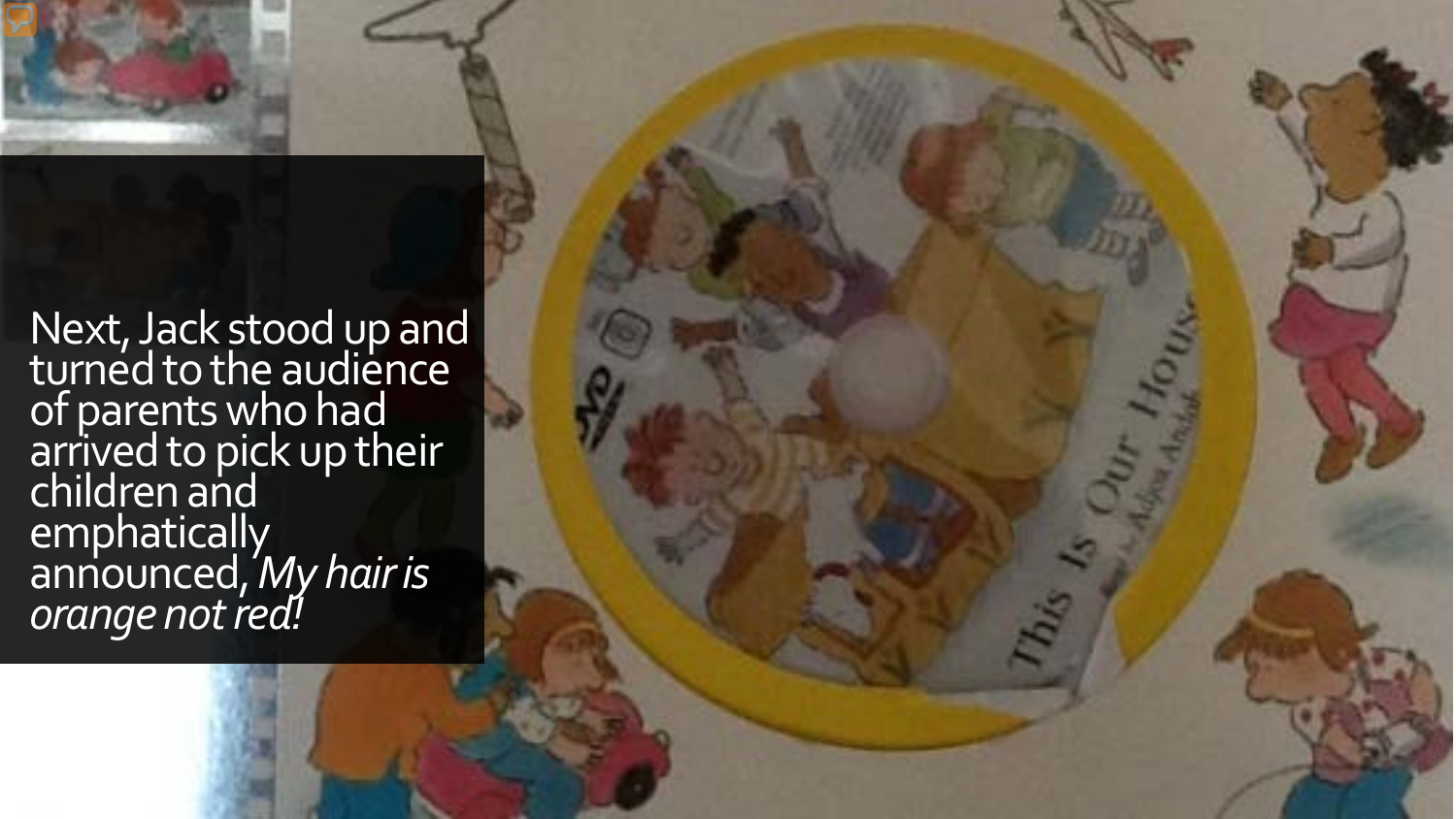## **One obvious reading:**

Both Gabriel and Jack identified with the story, albeit in different ways

*That's me* (mirror)

*That's not me* (window)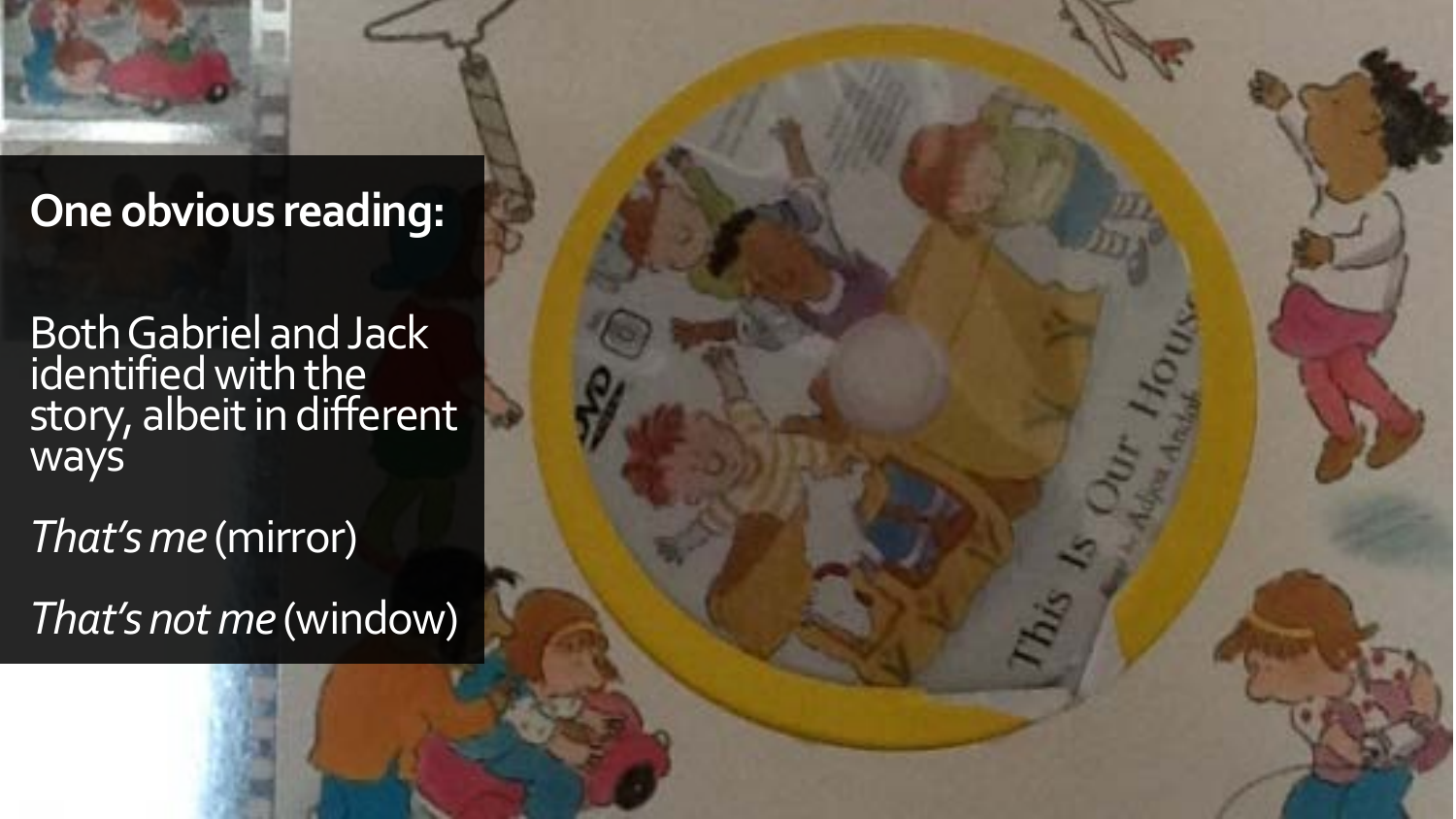## **Another critical reading:**

George excluded others based on their differences - *This house is not for girls*

Yet girls were silent throughout the story despite making up more than 50% of the child-<br>audience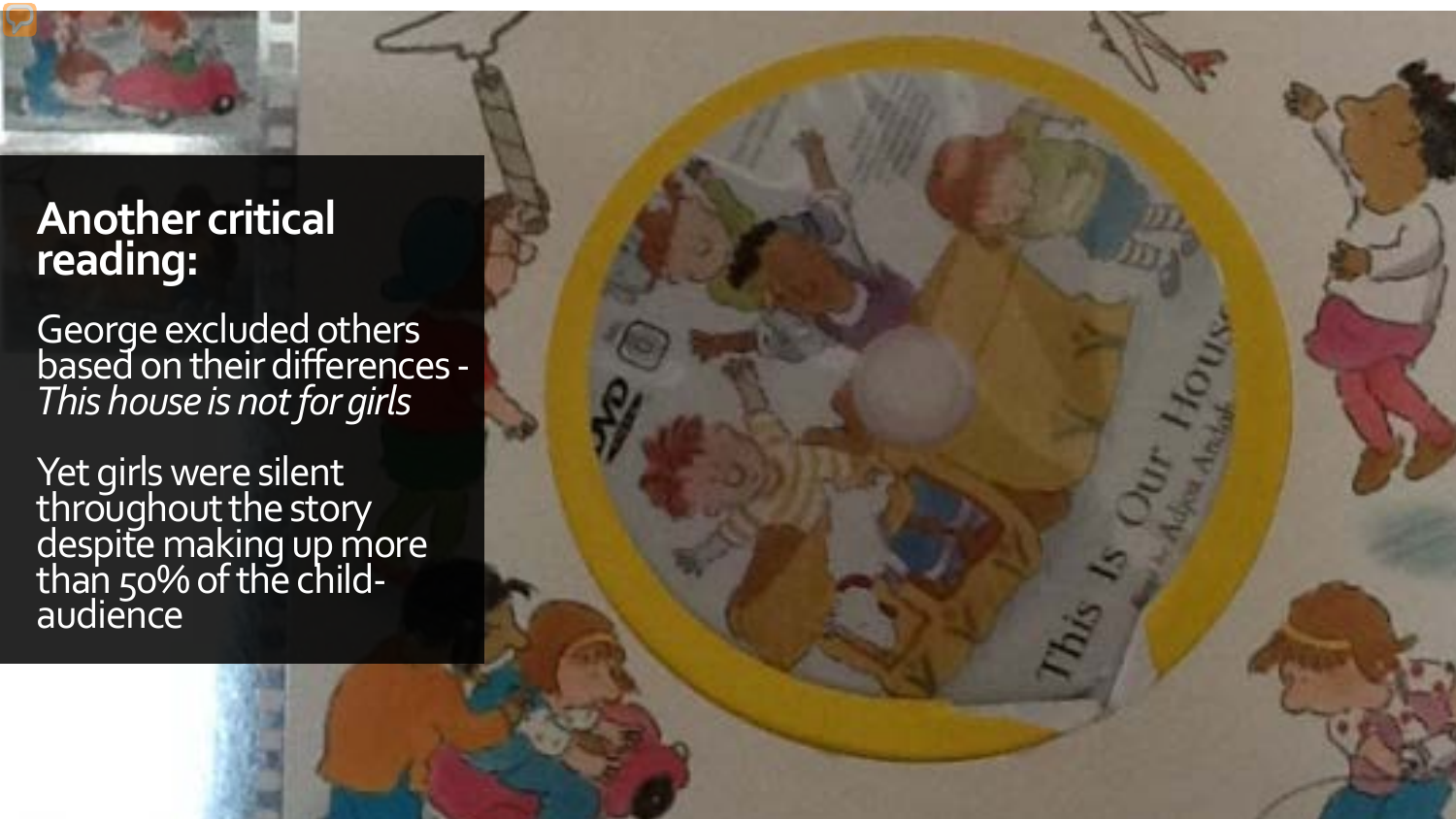**Working theories and ways of being are evident in book and amongst children**

inclusion/ exclusion problem solving angry/ passive outspoken / silent leaders/ followers being a boy/ being a girl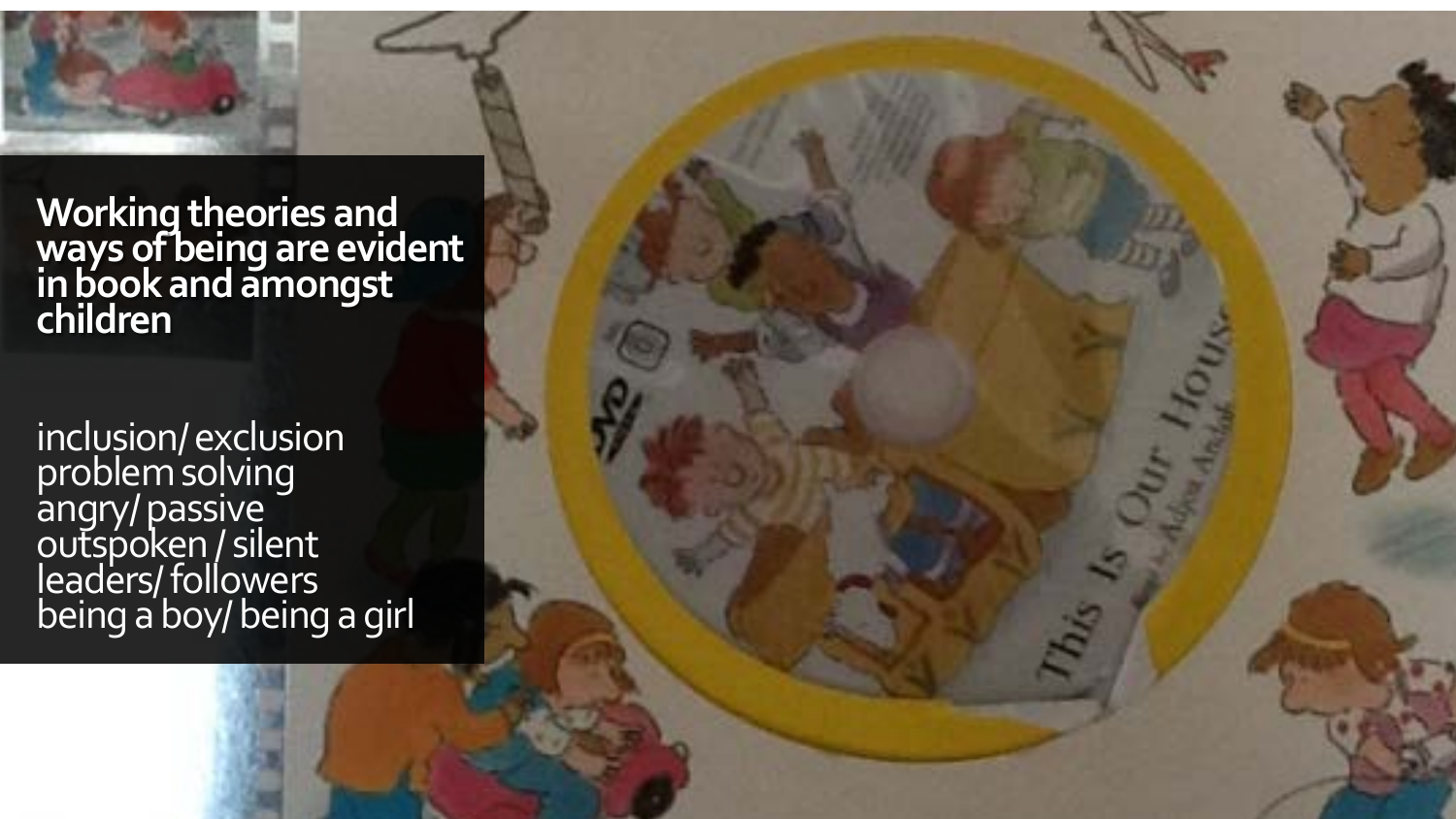

## **Parent Questionnaire:**

Do you see the teachers at the kindergarten teaching children about what is fair and what is not fair?

Please give examples: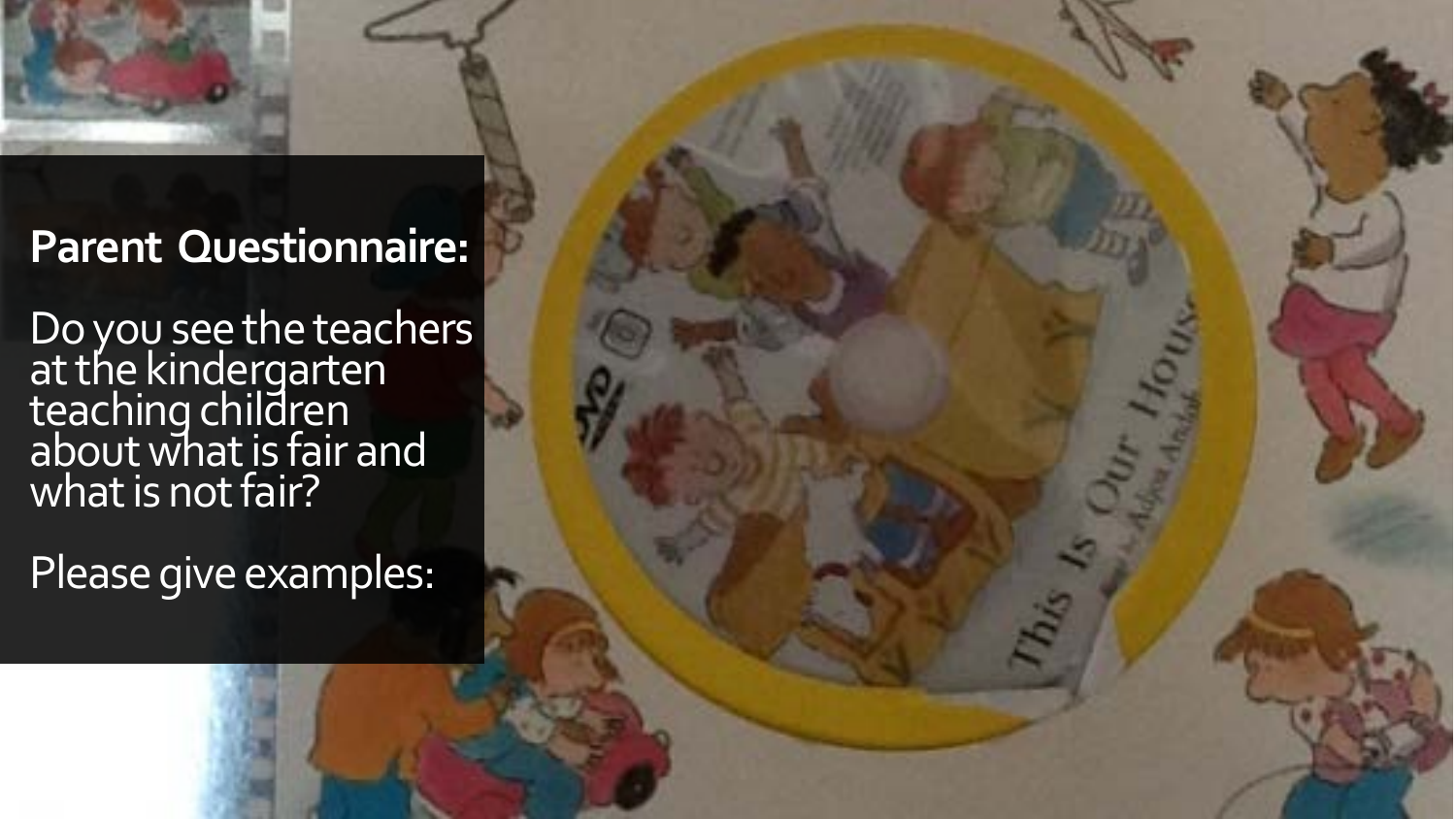

#### **Parent response:**

I love the way when children have some kind of conflict or disagreement, that the teachers ask questions in ways that make the child/ children think about their words and actions and how it affects others from the tone, body language or words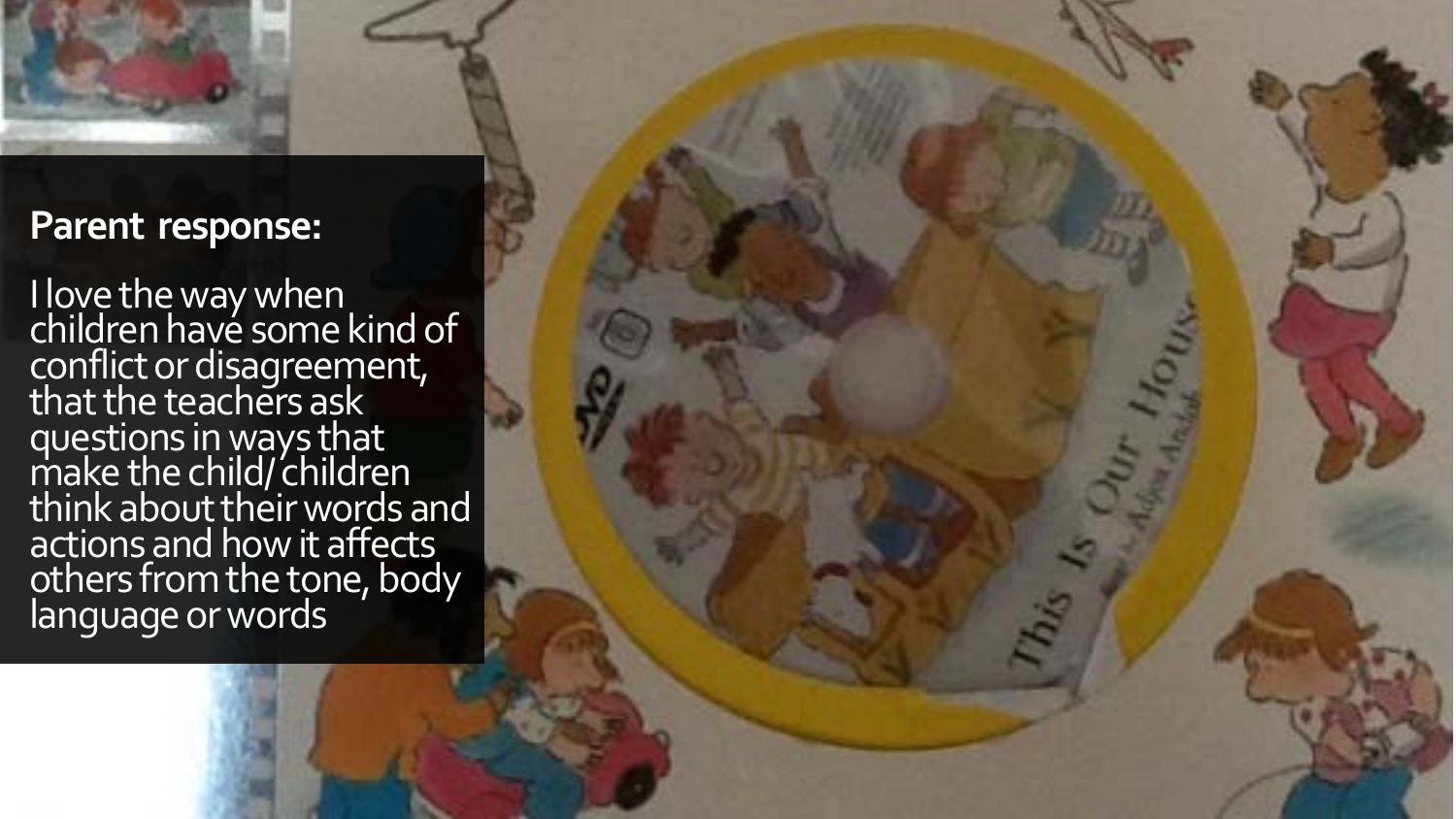

### Parent response:

When they read books about bullying or unkind behaviour they ask the kids questions about how they would feel and what they think about the situation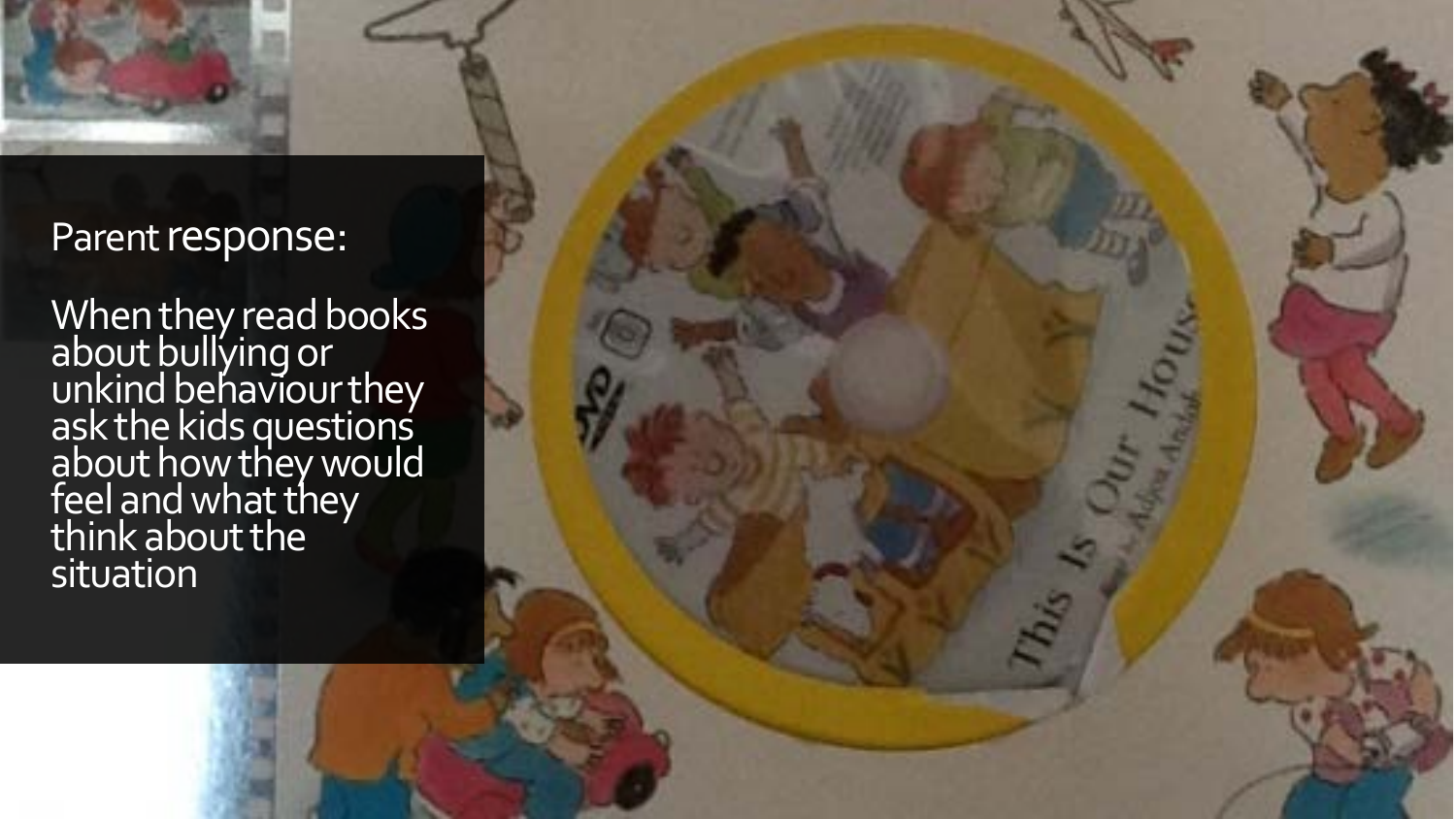

How do teachers provoke and respond to children's working theories about the social world?

How can teachers promote<br>an inclusive response to diversity by young children? (i.e. support young children to respect the equal worth of others regardless of their perceived difference)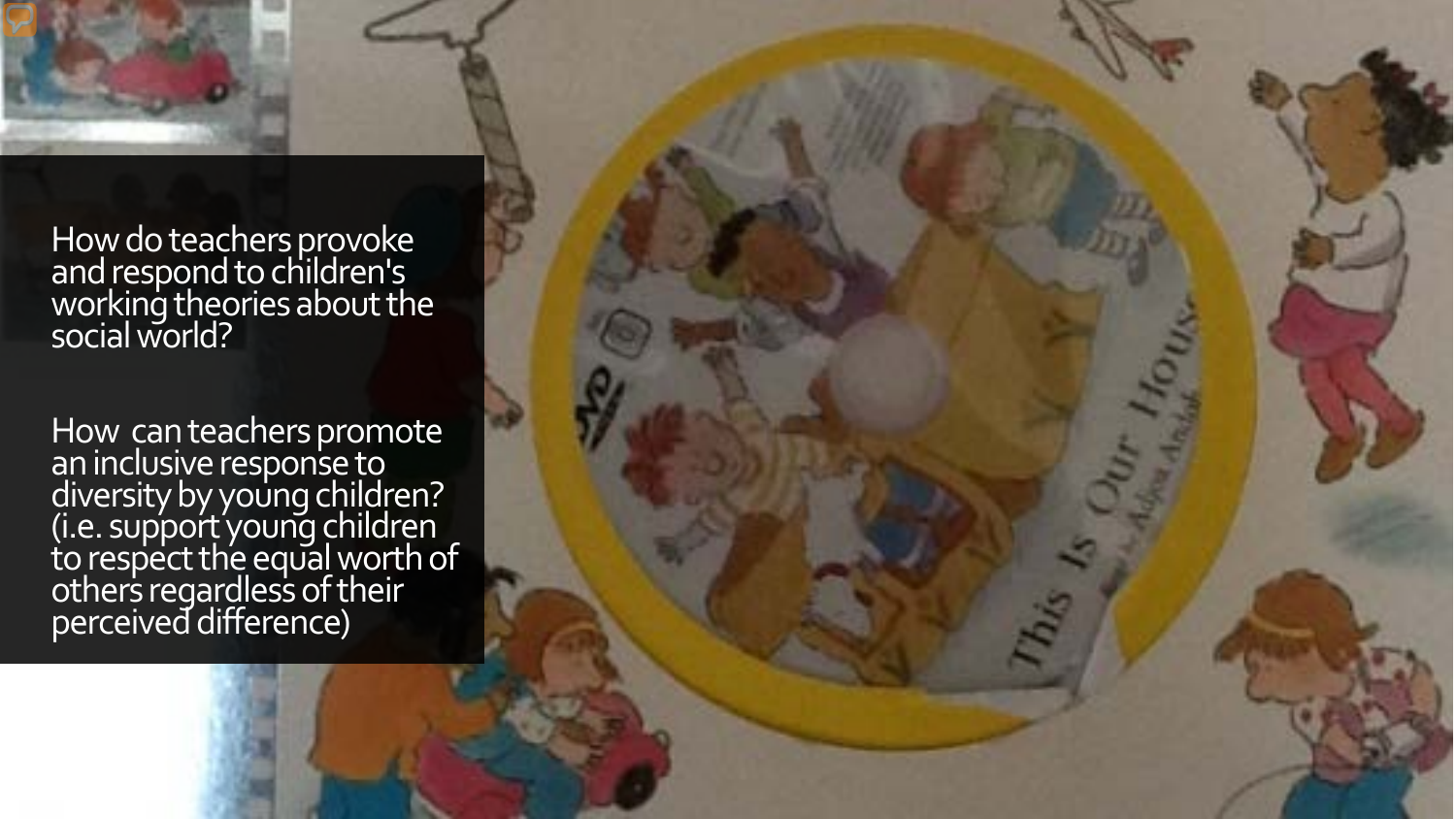

How else might we use this framework?

Closed door -Invisibility Door opening - Revealing Glass sliding door - Need to look beyond the obvious